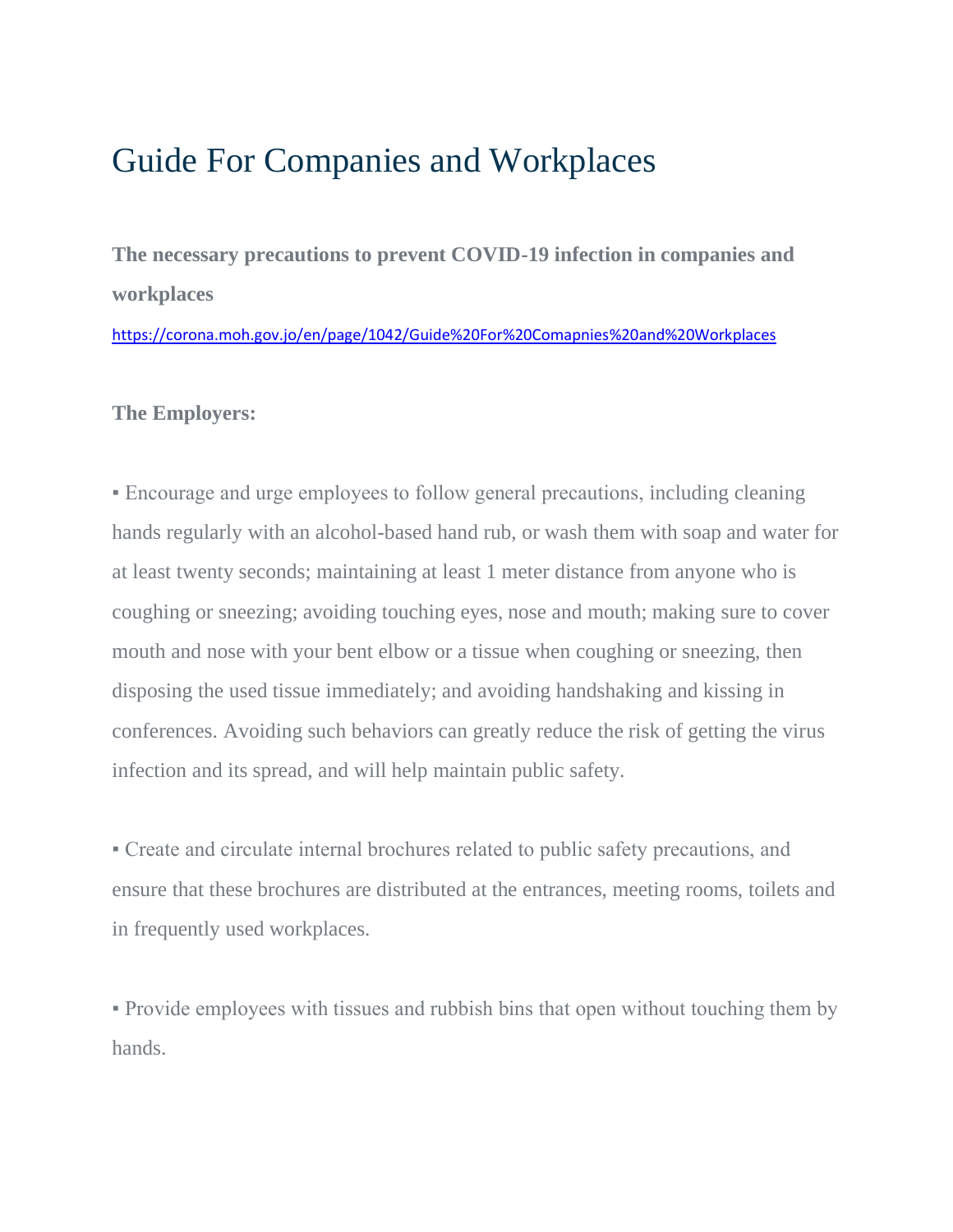▪ Provide employees with soap, water hand sanitizer, and ensure that they are available at all times; hand sanitizers can be placed in meeting places to encourage staff to use them. In addition to providing disinfectant wipes for employees so they can use them to clean different surfaces before using them.

• Ensure all surfaces in the work environment are cleaned, such as door knobs, offices, etc., using appropriate cleaning supplies after reading instructions for use and approving their use by the cleaning crew.

▪ Adhere to healthy ventilation in offices and meeting rooms, and be conscious of the capacity of available spaces to ensure that there is no overcrowding.

▪ Granting leave to employees who have any symptoms in the respiratory system, whether when they come to their workplaces, or if they appear during working hours, these employees should go to their homes immediately and not return to work until 24 hours after the fever has disappeared and none of its symptoms or other symptoms have appeared (without taking any medication that can prevent the appearance of symptoms, including fever-reducing medications).

▪ Ensure the flexibility of sick leave policies and explain them to employees.

▪ Employees with respiratory infections should not be required to submit a medical report to accept their leave or sick leave.

▪ Flexibility to allow employees to stay in their homes if they are responsible for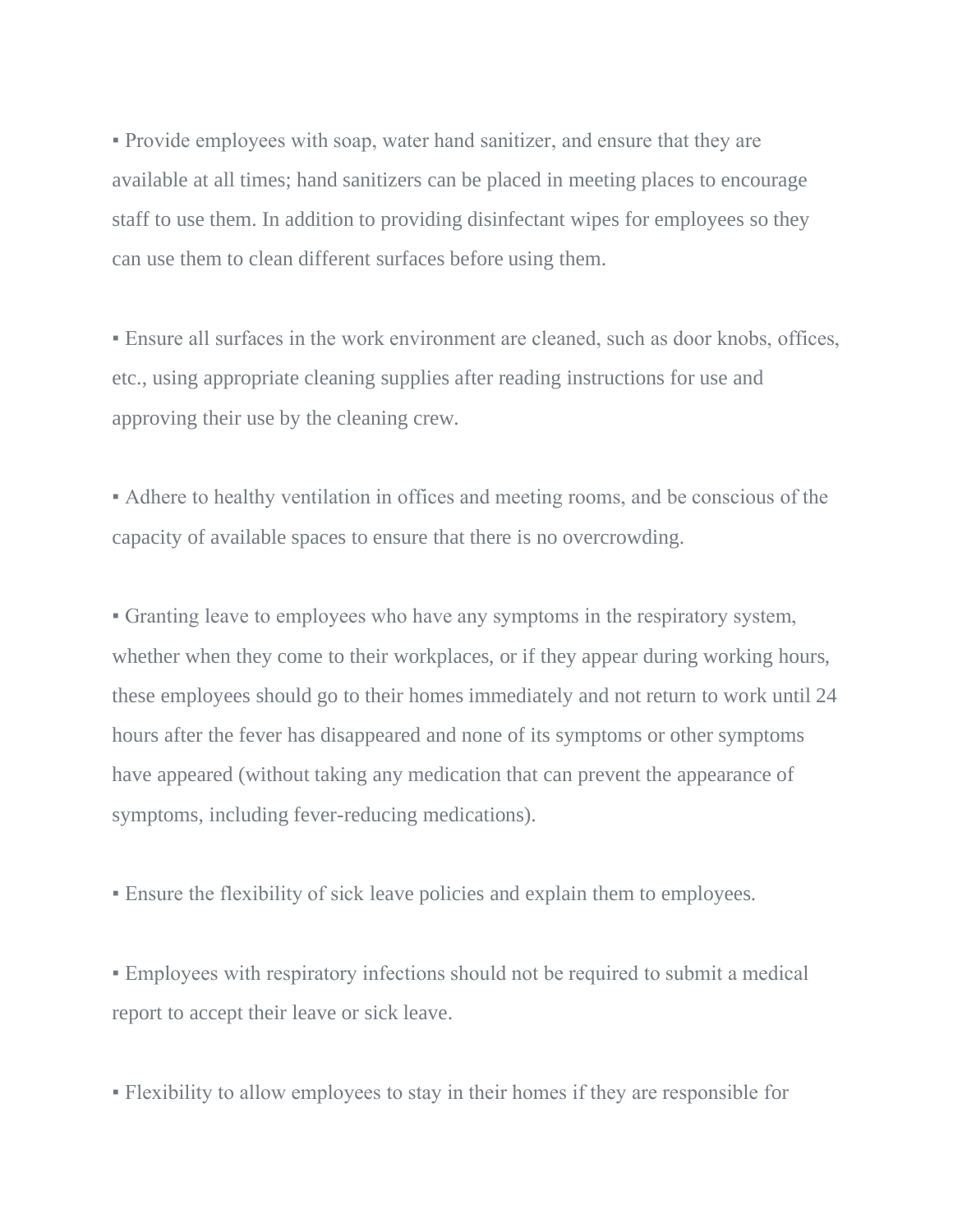caring for a patient of COVID-19.

▪ Consider the ages of the employees and their health conditions, as the elderly and those with chronic diseases are more susceptible to infection with severe cases of COVID-19 if they affected.

▪ Create an appropriate and flexible plan that compensates employees for absenteeism and deals with this positively, and directors should guarantee at least the essential operations can continue, even if more than the expected numbers of employees are absent.

▪ Postpone meetings and events as much as possible, and try to replace them with online conferences and emails.

▪ Sterilize hands before and after using the elevator button, and stop using the handprint system to sign in.

• Share all procedures with employees, and clarify the human resource policies, inlcuding the flexibility of leave policies.

▪ Examine the possibility of formulating policies and practices, such as flexible working hours, or flexible work sites, such as working from home or remotely, to reduce employee confusion, and having to expatriate employees from others. Encourage employees and officials with symptoms to work from home until the symptoms disappear completely, Ensure that all technological requirements and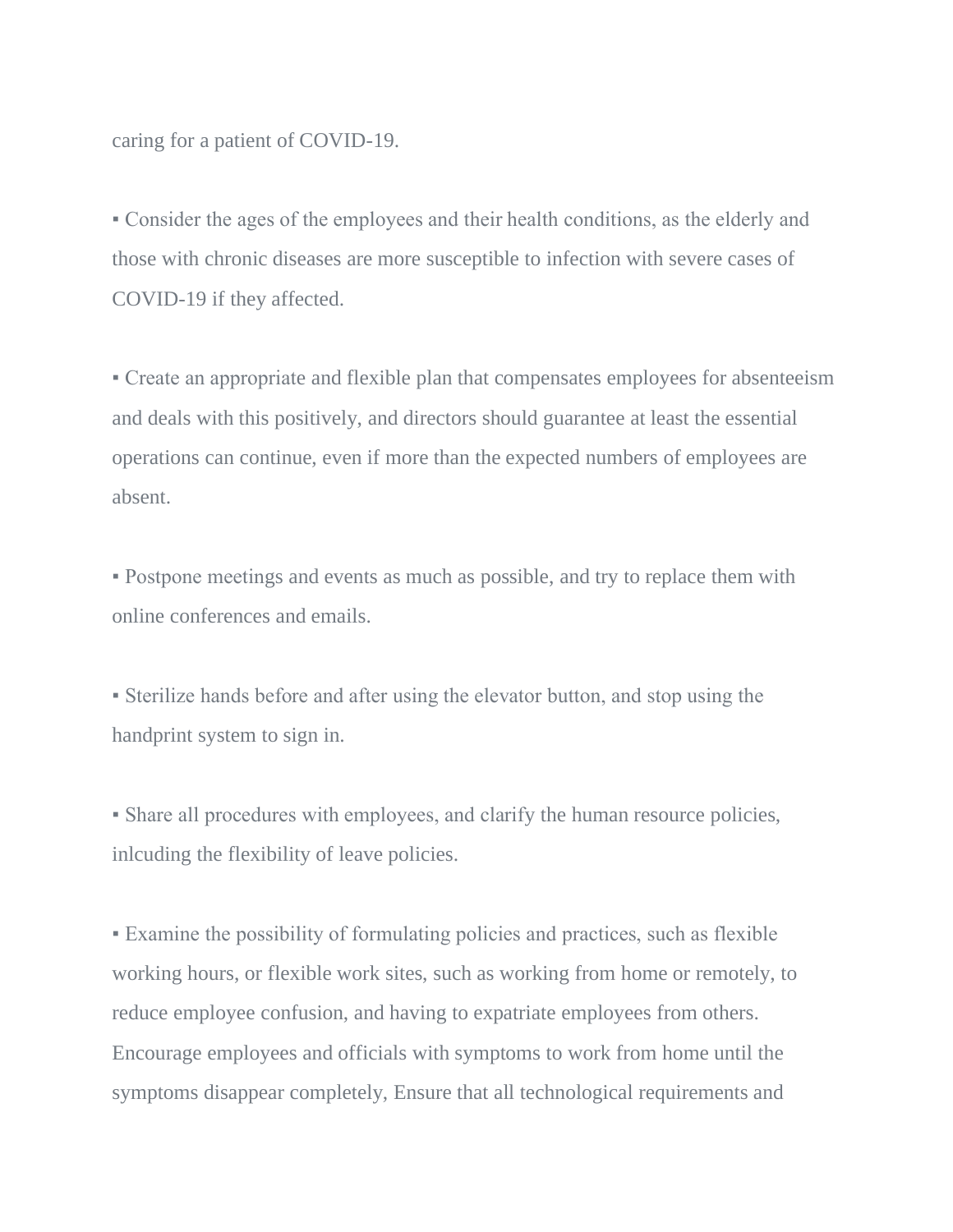infrastructure are in place to support group work by employees working from the home at the same time.

▪ Create a method to convey information to employees and business partners about the company's plans to respond to an outbreak of infectious diseases, and up-to-date information about the COVID-19, taking into account the anticipation of widespread anxiety, fear, rumors, and misinformation about the virus, and plann accordingly.

## **The Employees:**

▪ Follow the general precautions including: cleaning hands regularly with an alcoholbased hand rub or wash them with soap and water for at least twenty seconds; maintaining at least 1 meter distance from anyone who is coughing or sneezing; avoiding touching eyes, nose and mouth; making sure to cover your mouth and nose with your bent elbow or tissue when cough or sneeze, then disposing the used tissue immediately; and avoid handshaking and kissing in conferences. Avoiding such behaviors can greatly reduce the risk of virus infection and its spread and maintain public safety.

▪ Feel free and do not hesitate to ask for leave in case of suspected infection with COVID-19 or when feeling tired and sick.

▪ Cooperate with employers in applying precautionary precautions to reduce the spread of COVID-19 to ensure business continuity and sustainability where possible.